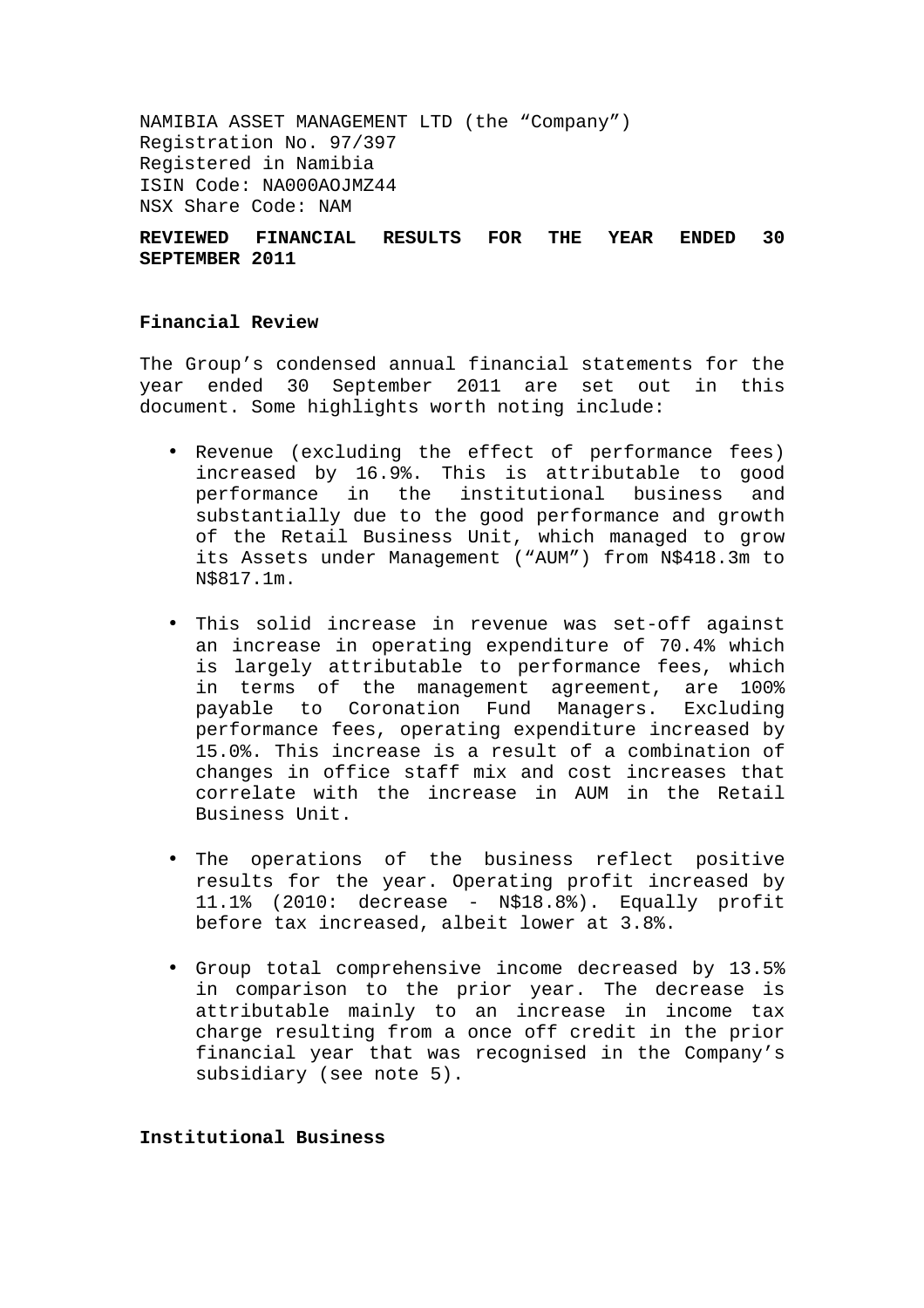AUM has increased by 1.2% to N\$8.5bn (2010: N\$8.4bn). We added one mandate to our portfolio. NAM's fully discretionary best investment house view portfolios continue to perform strongly over the longer term, ending  $3^{rd}$  in the Alexander Forbes Survey of Namibian Retirement Funds for the five years ended August 2011. NAM's other segregated mandates also continue to deliver strong performance.

### **Retail Business**

Our unit trust funds generated positive returns for the year ended 30 September 2011. AUM grew by 95% to N\$817.1m (2010: N\$418.3m). The new unit trust which was established in April 2010, the NAM Coronation Balanced Plus Fund grew to a sizeable amount. We expect this fund to grow further in the years ahead. The Fund's performance has been acceptable in view of the current economic environment.

### **Financial market performance**

The year 2011 proved to be quite an eventful one. News headlines were dominated by the political unrest in North Africa and the Middle East. The oil price moved sharply in February as the unrest reached Libya and raised concerns that it could spread to other oil producers such as Saudi Arabia. This coupled with rising global food prices, fuelled concerns over inflation which threatened to slow down global economic recovery. To add to this uncertainty, global markets were also impacted by renewed sovereign debt concerns in the Eurozone as well as the devastating earthquake and risk of a possible nuclear meltdown in Japan. This initially saw risk asset sell-off as risk appetite waned before recovering towards the end of the second quarter.

The combination of accommodative global monetary and fiscal policy together with rising food and oil prices is likely to lead to higher inflation. In this scenario, equities remain our preferred asset class for producing inflation-beating returns. We continue to find more value in global equities and are close to the maximum offshore limit.

Towards the end of the year under review, global news became dominated by the sovereign debt crisis in the Eurozone. The lack of decisive action by the European Central Bank ("ECB") and the European Union in resolving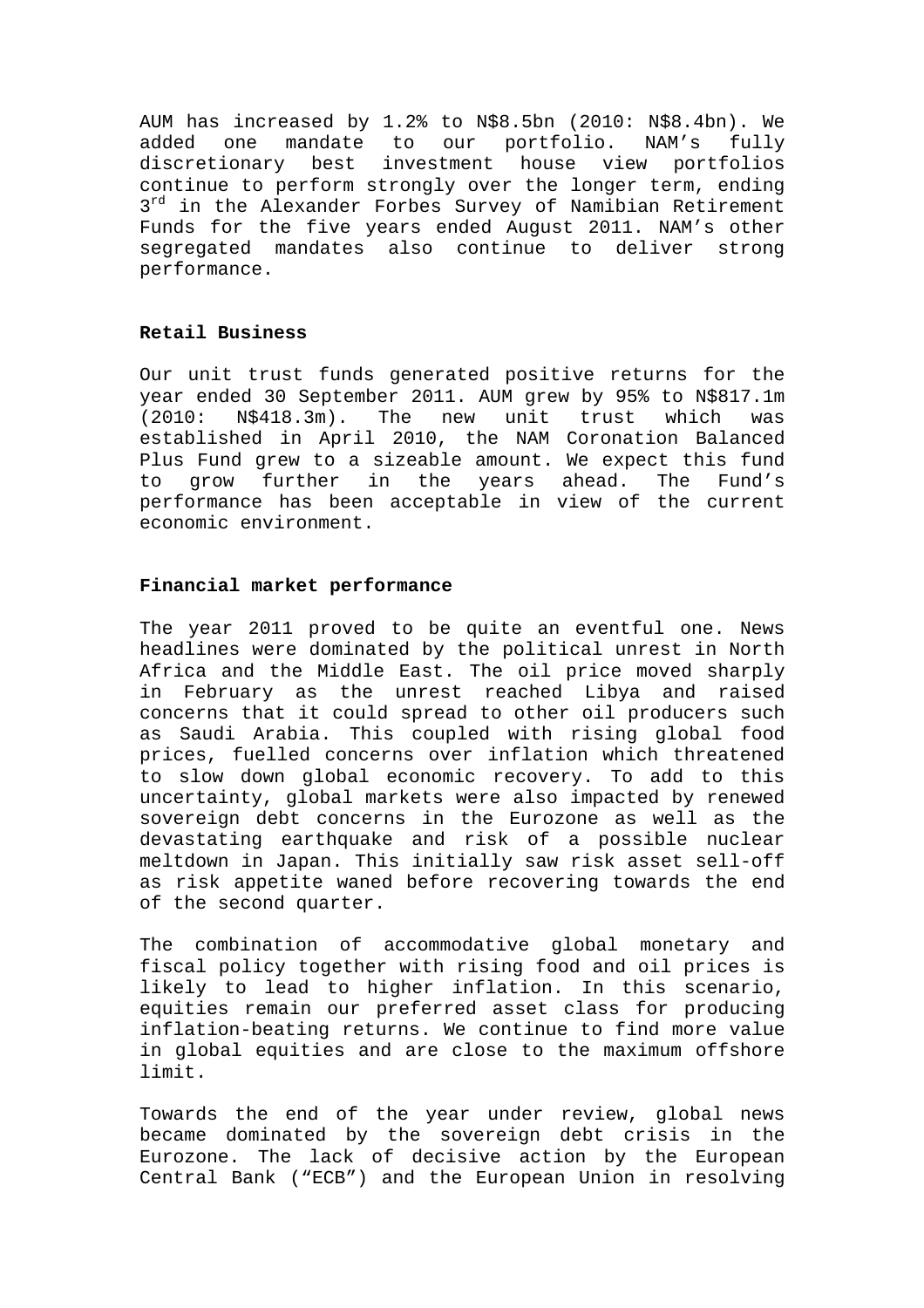the Greek crisis allowed contagion to spread from the periphery to Spain and Italy. This resulted in the bond market bidding up the yields of these countries to levels where they would be unable to finance their deficits. Unlike Greece, Spain and Italy are too big to fail and given the entwined nature of the European banking system, any default would have dire consequences for the global economy.

Investor uncertainty was also fuelled by political wrangling in the US that resulted in a last minute decision by congress to raise the debt ceiling to combat a weakening economy. This culminated in ratings agency, Standard and Poor's, downgrading US debt-the first time in the country's history. This led to widespread panic and investors fled to safe-haven assets, resulting in a significant appreciation in the gold price and sharp compression in the yields of US treasuries notwithstanding the credit downgrade. Developed and emerging equity markets sold-off aggressively with massive intra-day volatility during August 2011. This culminated in the US Federal Reserve committing to maintain interest rates at close to zero levels until at least mid-2013. Even the ECB has softened its stance on inflation given the precarious state of the global economy.

In conclusion, there is no shortage of uncertainties in the global economy. As a result, markets are likely to remain volatile and challenging for some time to come. We remain resolute to our proven investment philosophy of investing for the long-term. We believe this is the best way to add value to our clients. In such an environment shareholders are advised to have muted expectations in revenue growth.

#### **Director appointments**

Eino Emvula was appointed to the position of Chief Executive Officer on 1 December 2010.

# **Dividend**

After year-end the Board recommended a normal dividend of 3 cents per ordinary share (2010: 2 cents per ordinary share and 1 cent special dividend).

The salient dates are as follows: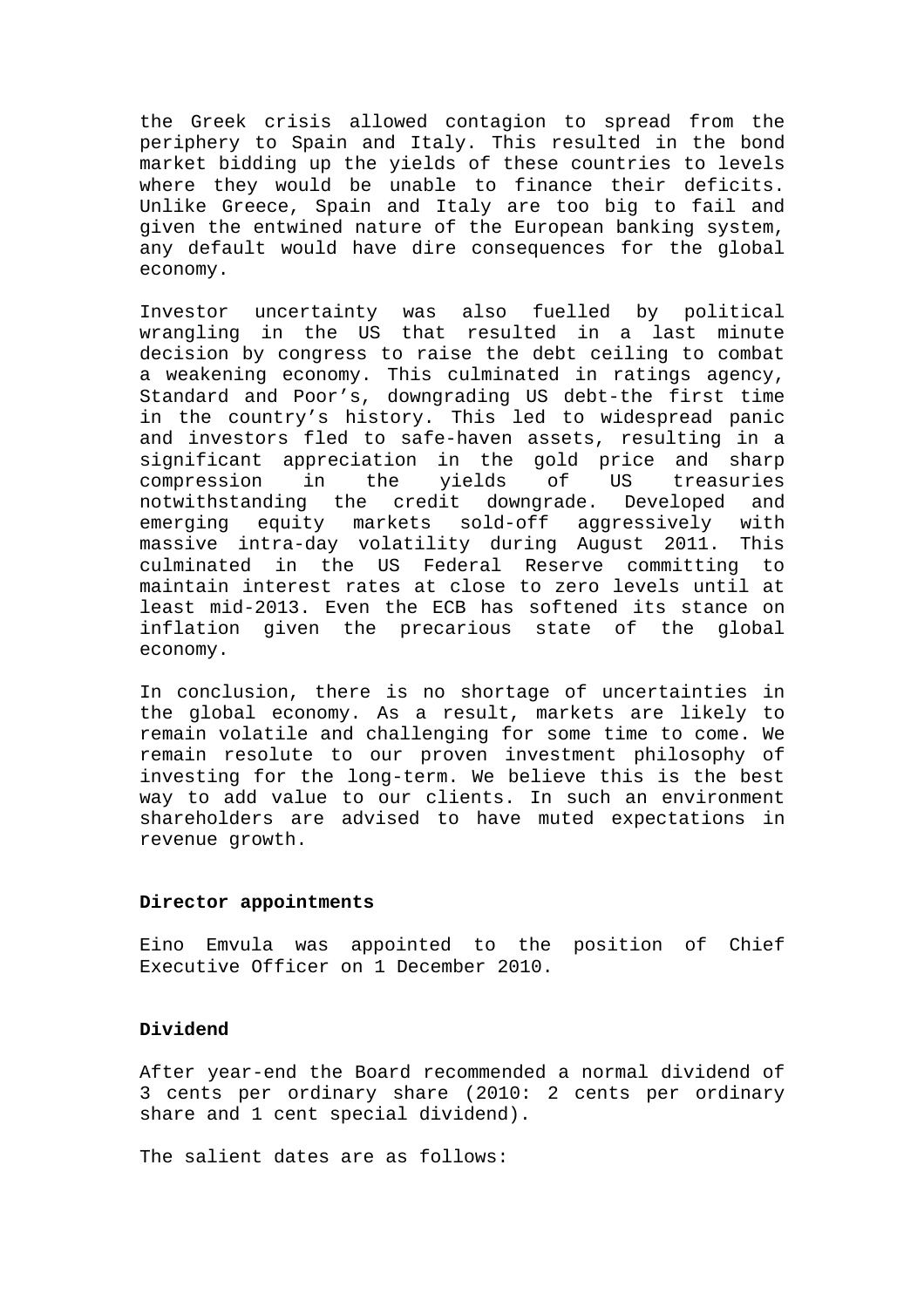Last day to trade: 18 November 2011 Securities start trading ex – dividend: 21 November 2011 Record date: 2011 25 November 2011 Payment date: 7 December 2011

# **A MUSHIMBA E EMVULA**

**CHAIRMAN CHIEF EXECUTIVE OFFICER** 

8 November 2011

#### **BOARD OF DIRECTORS:**

A MUSHIMBA (CHAIRMAN) E EMVULA (CHIEF EXECUTIVE OFFICER) H NELSON\* A PILLAY\* R G YOUNG\* B EIMBECK H MAIER (\* SOUTH AFRICAN)

#### **COMPANY SECRETARY**

Purvance Heuer

# **AUDITORS REVIEW OPINION**

The condensed consolidated results for the year ended 30 September 2011 have been reviewed by KPMG Namibia. The auditor's unqualified review opinion is available for inspection at the Company's registered office.

### **REGISTERED OFFICE**

24 Orban Street Klein Windhoek P.O. Box 23329, Windhoek, Namibia

### **AUDITORS**

KPMG Namibia Registered Accountants and Auditors Chartered Accountants (Namibia) P.O. Box 86863, Eros Windhoek Namibia

**SPONSOR**  IJG Securities (Pty) Ltd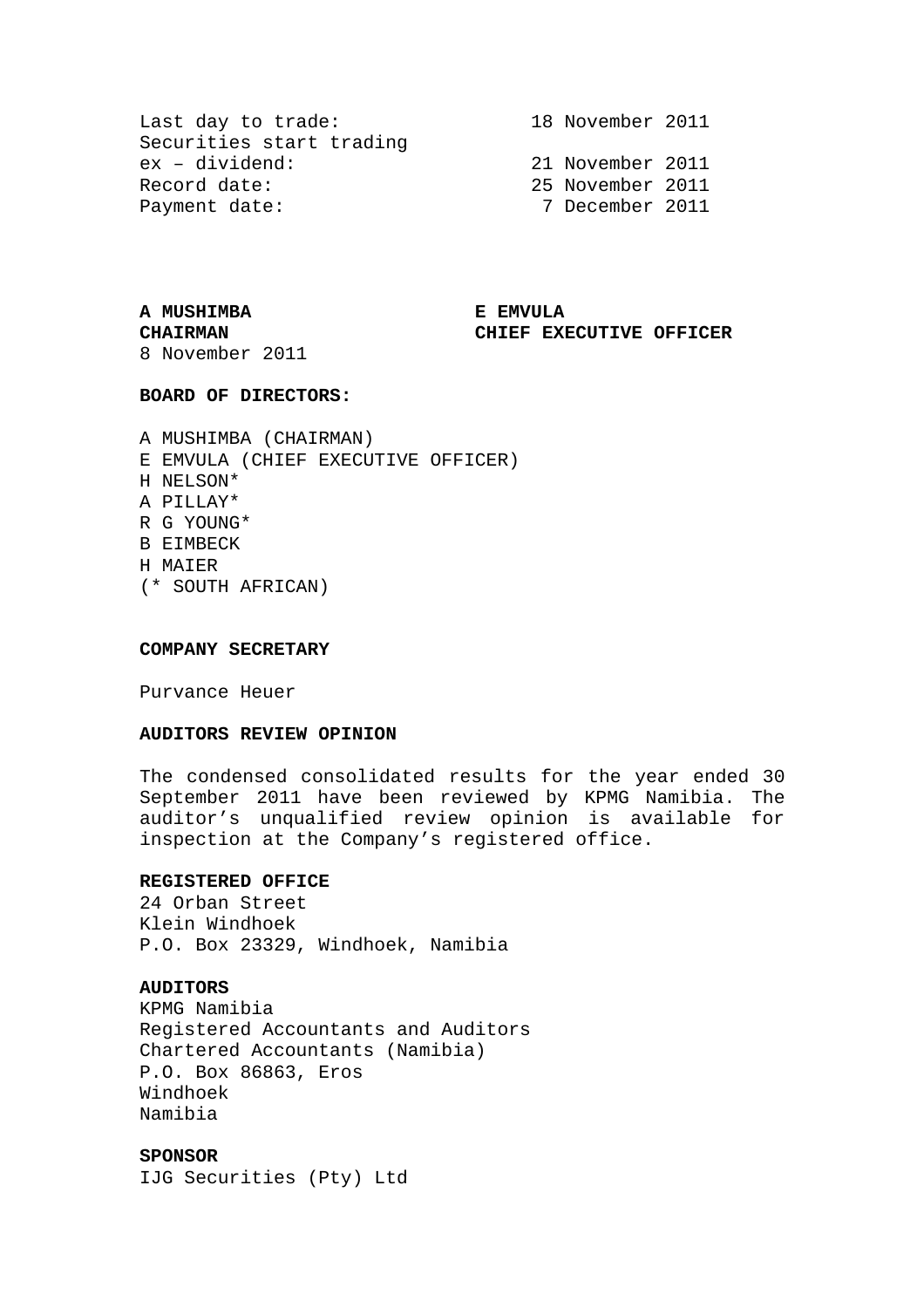Member of the NSX 100 Robert Mugabe Avenue Windhoek, Namibia

# **TRANSFER SECRETARIES**

Transfer Secretaries (Pty) Ltd Shop 8, Kaiser Krone Post Street Mall Windhoek, Namibia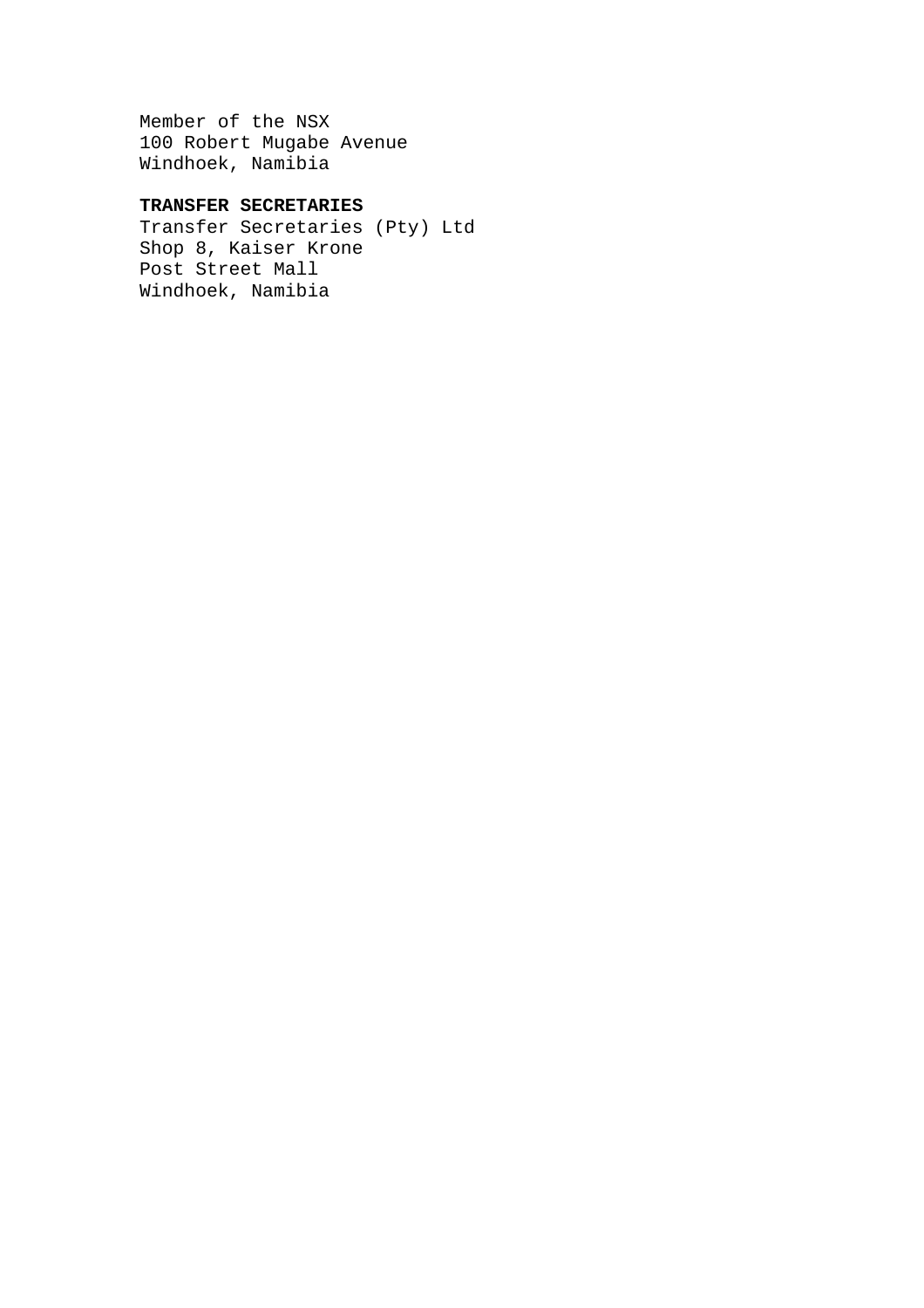### **NAMIBIA ASSET MANAGEMENT LTD**

# **REVIEWED CONDENSED ANNUAL FINANCIAL STATEMENTS FOR THE YEAR ENDED 30 SEPTEMBER 2011**

### **CONDENSED GROUP STATEMENT OF COMPREHENSIVE INCOME**

|                                                                                                                         | Reviewed<br>30<br>September<br>2011<br>N\$ | Audited<br>30<br>September<br>2010<br>N\$ | Change<br>⊱      |
|-------------------------------------------------------------------------------------------------------------------------|--------------------------------------------|-------------------------------------------|------------------|
| Revenue<br>Other income                                                                                                 | 45 474 540<br>83 686                       | 28 782 215<br>24 499                      | 58.0<br>241.6    |
| Operating expenditure                                                                                                   | (38942885)                                 | (22 852 557)                              | 70.4             |
| Operating profit                                                                                                        | 6 615 341                                  | 5 954 157                                 | 11.1             |
| Finance income<br>Finance costs                                                                                         | 607 345<br>(67 508)                        | 1 057 501<br>(120 621)                    | (42.6)<br>(44.0) |
| Profit before tax                                                                                                       | 7 155 178                                  | 6 891 037                                 | 3.8              |
| Taxation (note 5)                                                                                                       | (2 380 883)                                | (1 186 368)                               | 100.7            |
| Profit attributable to ordinary<br>shareholders                                                                         | 4 774 295                                  | 5 704 669                                 | (16.3)           |
| Other comprehensive income<br>Net change in fair value of<br>available-for-sale financial<br>assets (before income tax) | 239 281                                    |                                           | 100.0            |
| (note 8)<br>Taxation                                                                                                    | (81 356)                                   |                                           | 100.0            |
| Other comprehensive income for<br>the year (net of income tax)                                                          | 157 925                                    |                                           | 100.0            |
| Total comprehensive income for<br>the year                                                                              | 4 932 220                                  | 5 704 669                                 | (13.5)           |
| Total<br>comprehensive<br>income<br>is<br>attributable to equity holders of<br>the Group                                |                                            |                                           |                  |
| EARNINGS PER SHARE (cents)<br>- Basic<br>- Diluted                                                                      | 2.88<br>2.86                               | 2.99<br>2.92                              | (3.7)<br>(2.1)   |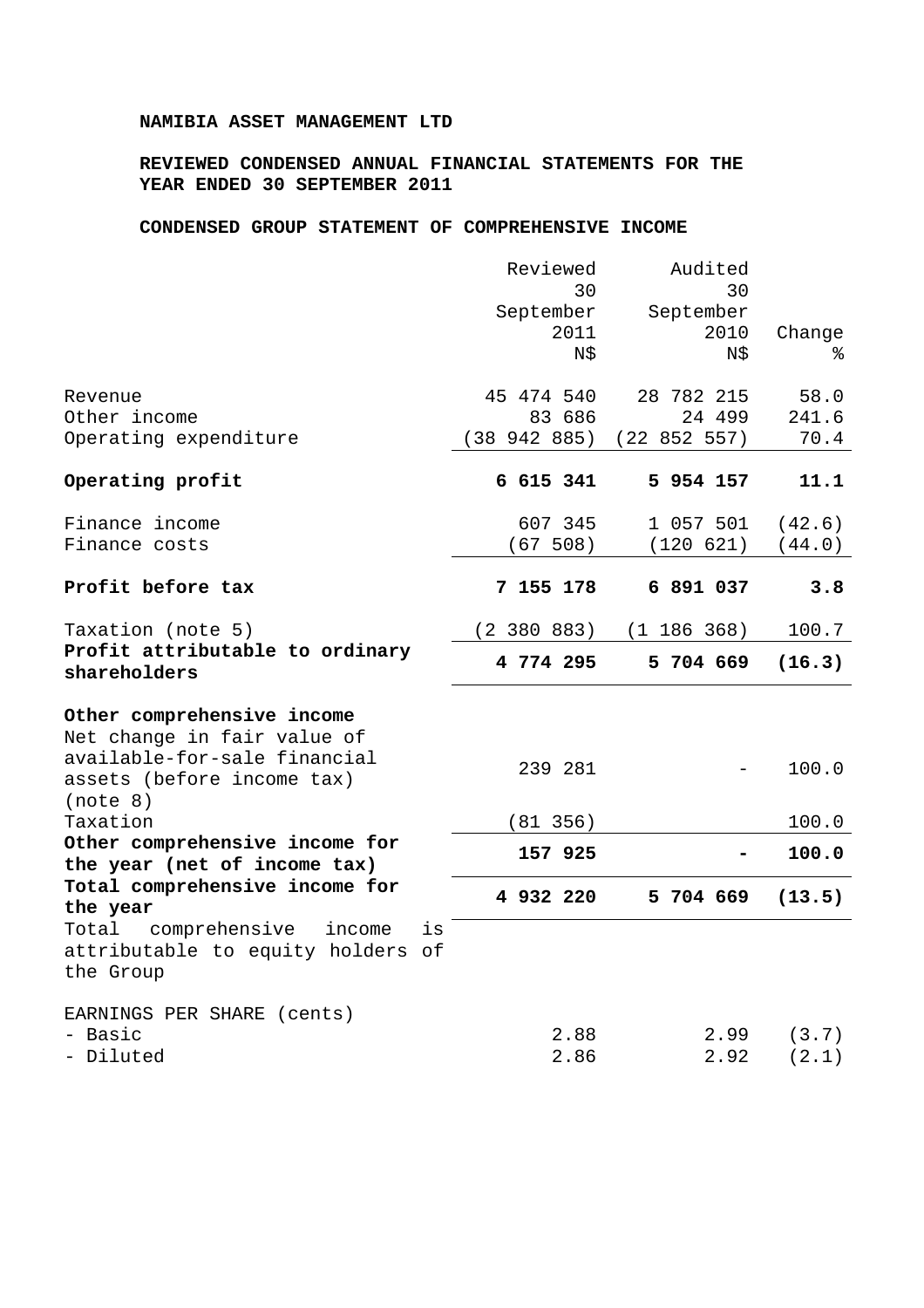# **CONDENSED GROUP STATEMENT OF FINANCIAL POSITION**

|                                                    | Reviewed                    |            |                        |                             | Restated<br>Audited    |                    |  |
|----------------------------------------------------|-----------------------------|------------|------------------------|-----------------------------|------------------------|--------------------|--|
|                                                    | 30 September<br>2011<br>N\$ |            |                        | 30 September<br>2010<br>N\$ |                        |                    |  |
| <b>ASSETS</b>                                      |                             |            |                        |                             | (note 7)               |                    |  |
|                                                    |                             |            |                        |                             |                        |                    |  |
| Non - current assets                               |                             |            | 6 773 766              |                             | 6 722 269              |                    |  |
| Equipment                                          |                             |            | 266 774                |                             |                        | 152 966            |  |
| Intangible assets                                  |                             |            |                        |                             |                        | 14                 |  |
| Marketable securities                              |                             |            | 4 000 000              |                             | 4 000 000              |                    |  |
| Deferred tax                                       |                             |            | 2 506 992              |                             | 2 569 289              |                    |  |
| Current assets                                     |                             |            | 14 730 115             |                             | 15 479 966             |                    |  |
|                                                    |                             |            |                        |                             |                        |                    |  |
| Trade and other receivables                        |                             |            | 5 425 997              |                             | 7 580 096              |                    |  |
| Marketable securities<br>Cash and cash equivalents |                             |            | 1 194 753<br>8 089 532 |                             | 1 063 573<br>6 836 297 |                    |  |
| Current tax asset                                  |                             |            | 19 833                 |                             |                        |                    |  |
|                                                    |                             |            |                        |                             |                        |                    |  |
| TOTAL ASSETS                                       |                             | 21 503 881 |                        |                             |                        | 22 202 235         |  |
| EQUITY AND LIABILITIES                             |                             |            |                        |                             |                        |                    |  |
| TOTAL EQUITY                                       |                             |            | 13 450 693             |                             | 15 259 470             |                    |  |
| Issued capital and share premium                   |                             |            | 4 189 410              |                             | 4 162 660              |                    |  |
| Reserve for own shares                             |                             |            | $(2\ 122\ 383)$        |                             | (468 350)              |                    |  |
| Share based payment reserve                        |                             |            | 864 769                |                             |                        | 830 833            |  |
| Fair value reserve                                 |                             |            | 157 925                |                             |                        |                    |  |
| Retained earnings                                  |                             |            | 10 360 972             |                             | 10 734 327             |                    |  |
| Current liabilities                                |                             |            | 8 053 188              |                             |                        | 6 942 765          |  |
|                                                    |                             |            |                        |                             |                        |                    |  |
| Shareholders for dividend<br>Current tax liability |                             |            | 161 546                |                             |                        | 137 388<br>815 494 |  |
| Trade and other payables                           |                             |            | 7 891 642              |                             | 5 989 883              |                    |  |
|                                                    |                             |            |                        |                             |                        |                    |  |
| TOTAL EQUITY AND LIABILITIES                       |                             |            | 21 503 881             |                             |                        | 22 202 235         |  |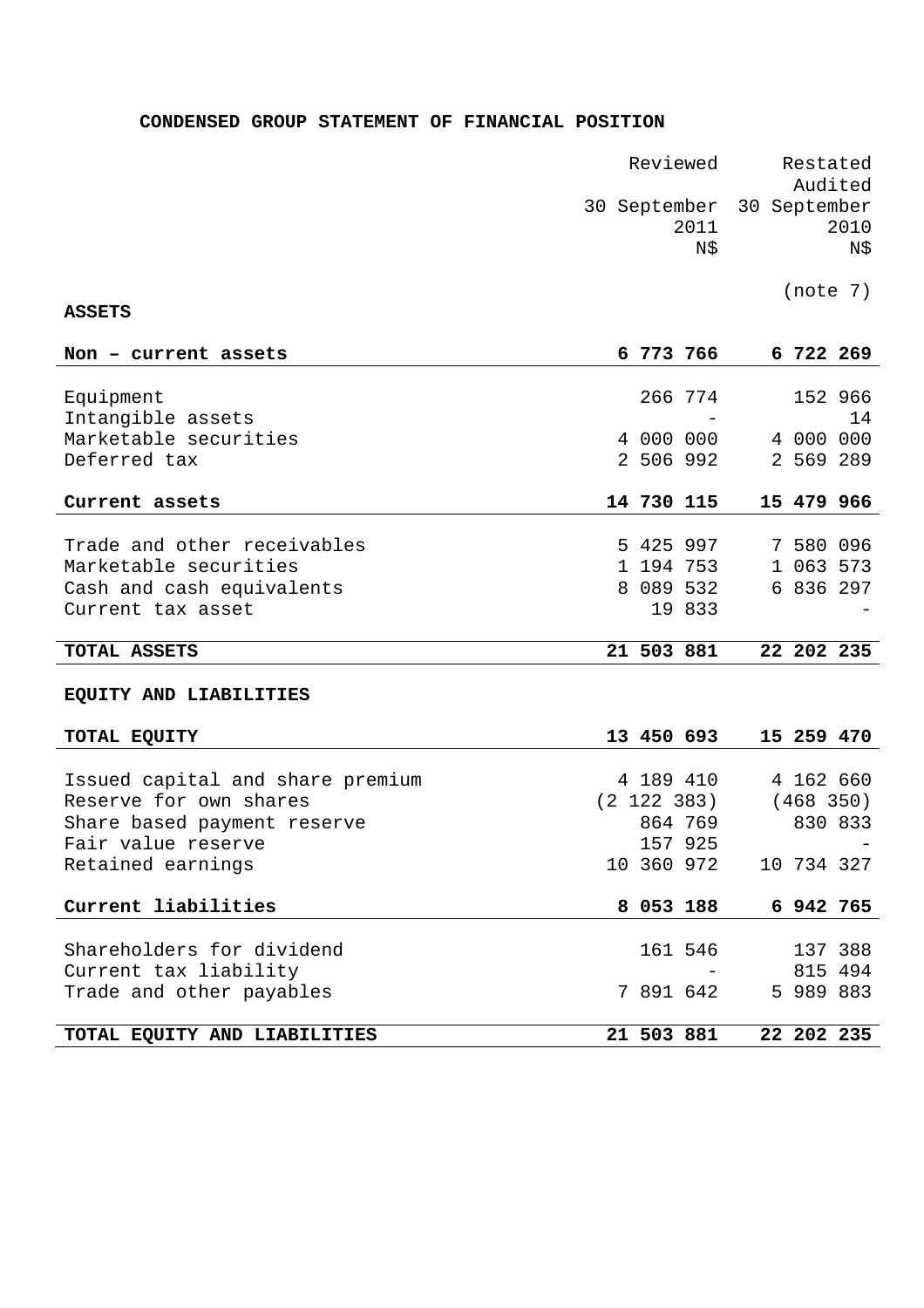|                                             | Ordinary    |              |                | Share<br>based | Reserve              | Fair             |                |
|---------------------------------------------|-------------|--------------|----------------|----------------|----------------------|------------------|----------------|
| Reviewed                                    | share       | Share        | Retained       | Payment        | for own<br>Shares    | Value<br>Reserve |                |
|                                             | capital     | premium      | earnings       | Reserve        | (note 6<br>$\lambda$ |                  | Total          |
|                                             | N\$         | N\$          | N\$            | N\$            | N\$                  | N\$              | N\$            |
| Balance as at 01 October                    | 1 901       | 2 251        | 7 322          | 904 994        | (502)                |                  | 11 878         |
| 2009                                        | 050         | 860          | 618            |                | 475)                 |                  | 047            |
| Comprehensive income for<br>the year        |             |              | 5 704<br>669   |                |                      |                  | 5 704<br>669   |
| Profit for the year                         |             |              | 5 704          |                |                      |                  | 5 704          |
|                                             |             |              | 669            |                |                      |                  | 669            |
| Transactions with owners                    |             |              | (2, 292)       |                |                      |                  | (2, 323)       |
| recorded<br>directly<br>to<br>equity        | 9 750       |              | 960)           | (74 161)       | 34 125               |                  | 246)           |
| Repayment of capital                        |             |              |                |                |                      |                  |                |
| Staff<br>share<br>options<br>exercised      | 9 750       |              |                |                | 34 125               |                  | 43 875         |
| Share based payments                        |             |              |                | (74 161)       |                      |                  | (74)           |
|                                             |             |              |                |                |                      |                  | 161)           |
| Dividends paid to equity                    |             |              | (2, 292)       |                |                      |                  | (2 292)        |
| holders                                     |             |              | 960)           |                |                      |                  | 960)           |
| Balance<br>30<br>as<br>at<br>September 2010 | 1910<br>800 | 2 251<br>860 | 10 734<br>327  | 830 833        | (468)<br>350)        |                  | 15 259<br>470  |
| Comprehensive income<br>for                 |             |              | 4 774          |                |                      |                  | 4932           |
| the year                                    |             |              | 295            |                |                      | 157 925          | 220            |
| Profit for the year                         |             |              | 4 774          |                |                      |                  | 4 774          |
|                                             |             |              | 295            |                |                      |                  | 295            |
| Other<br>comprehensive                      |             |              |                |                |                      |                  | 157            |
| income for the year                         |             |              |                |                | $\overline{a}$       | 157 925          | 925            |
| Transactions with owners                    |             |              | (5 147         |                | (1 654)              |                  | (6, 740)       |
| recorded<br>directly<br>to                  | 26 750      |              | 650)           | 33 936         | 033)                 |                  | 997)           |
| equity                                      |             |              |                |                |                      |                  |                |
| Staff<br>share<br>options<br>exercised      | 26 750      |              |                |                | 93 625               |                  | 120<br>375     |
| Acquisition of Heike39 &                    |             |              |                |                | (1747)               |                  | (1747)         |
| Orban Street Trust                          |             |              |                |                | 658)                 |                  | 658)           |
| Share based payments                        |             |              |                | 33 936         |                      |                  | 33 936         |
| Distributions<br>to<br>Trust                |             |              | (175)          |                |                      |                  | (175)          |
| beneficiaries<br>Dividends paid to equity   |             |              | 000)<br>(4972) |                |                      |                  | 000)<br>(4972) |
| holders                                     |             |              | 650)           |                |                      |                  | 650)           |
| Balance<br>30<br>as<br>at                   | 1 937       | 2 251        | 10 360         |                | (2 122)              |                  | 13 450         |
| September 2011                              | 550         | 860          | 972            | 864 769        | 383)                 | 157 925          | 693            |

# **CONDENSED GROUP STATEMENT OF CHANGES IN EQUITY**

# **CONDENSED GROUP STATEMENT OF CASH FLOWS**

|                                                     | Reviewed                           | Restated<br>Audited                     |
|-----------------------------------------------------|------------------------------------|-----------------------------------------|
|                                                     | 30 September<br>2011<br>N\$        | 30 September<br>2010<br>N\$<br>(note 7) |
| Cash flows from operating activities                |                                    |                                         |
| Cash generated by operations                        | 10 710 195                         | 4 354 053                               |
| Finance cost<br>Finance income<br>Income taxes paid | (67 508)<br>607 345<br>(3 252 752) | (120 621)<br>1 057 501<br>(1 560 146)   |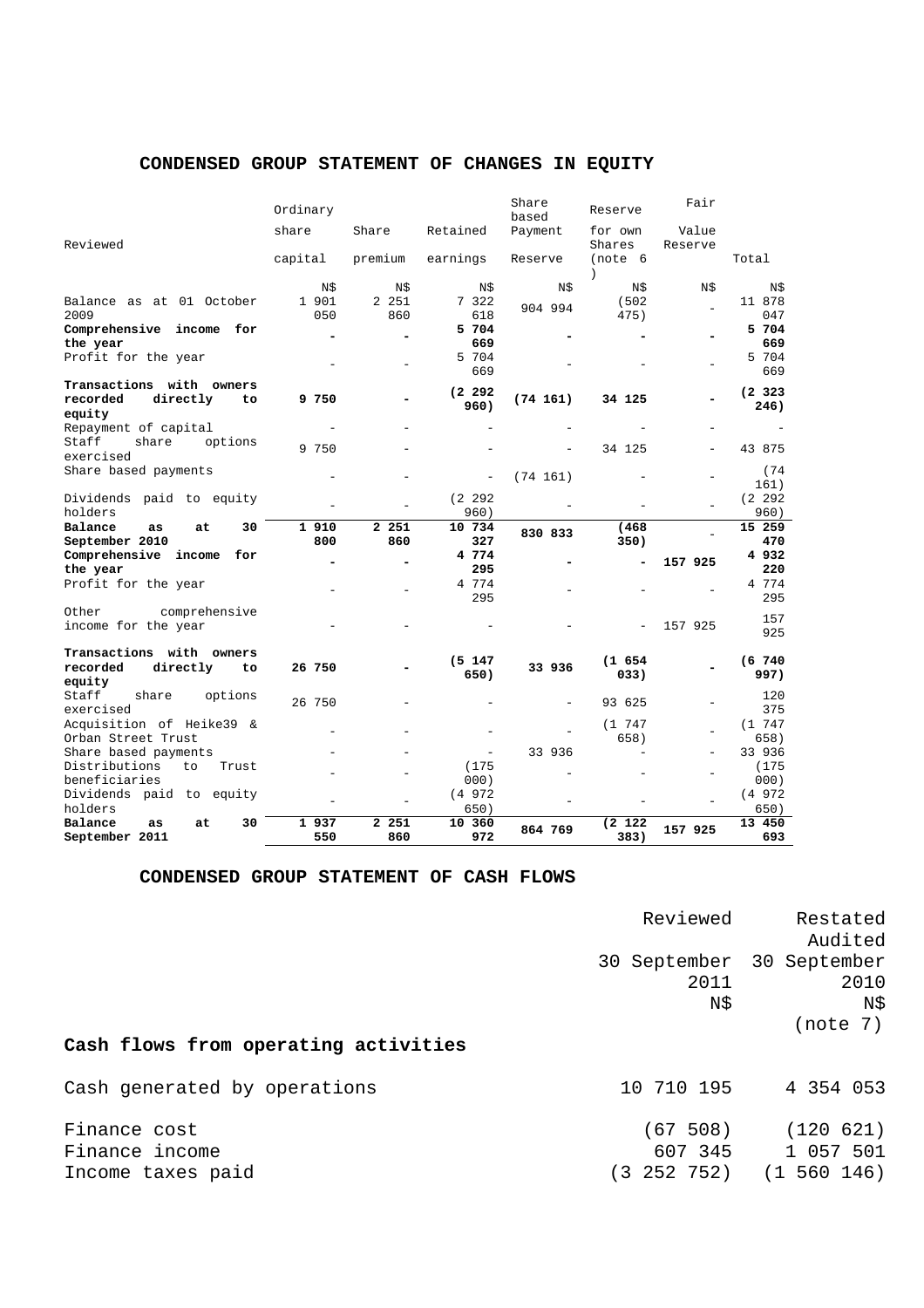| Dividends paid<br>Distribution to trust beneficiaries paid      | $(4\ 948\ 492)$<br>(175 000) | (2 274 609)     |
|-----------------------------------------------------------------|------------------------------|-----------------|
| Net cash flow from operating activities                         | 2 873 788                    | 1 456 178       |
| Cash flow from investing activities                             |                              |                 |
| Acquisitions<br>of<br>equipment<br>maintain<br>to<br>operations | (238 133)                    | (94628)         |
| Proceeds form sale of equipment                                 | 3 3 1 6                      |                 |
| Movement in marketable securities                               | (62 505)                     | (20 105)        |
| Statutory investment in unit trust fund                         |                              | (1 000 000)     |
| Net cash flows from investing activities                        | (297 322)                    | $(1\;114\;733)$ |
| Cash flows from financing activities                            |                              |                 |
| Proceeds on staff share options exercised                       | 120 375                      | 43 875          |
| Redemption of preference shares                                 | (1 420 700)                  |                 |
| Movement in amounts owing by group companies                    | (22906)                      |                 |
| Net cash flows from financing activities                        | $(1\;323\;231)$              | 43 875          |
| Net movement in cash and cash equivalents                       | 1 253 235                    | 385 320         |
| Cash and cash equivalents at the beginning of<br>the year       | 6 836 297                    | 6 450 977       |
| Cash and cash equivalents at the end of the<br>year             | 8 089 532                    | 6 836 297       |

**NOTES TO THE CONDENSED CONSOLIDATED FINANCIAL STATEMENTS** 

#### **1. Reporting entity**

Namibia Asset Management Ltd (the "Company") is a Company domiciled in Namibia (Registration number:97/397). The condensed Group financial statements for the year ended 30 September 2011 comprise the Company, its subsidiary and other controlled entities, together referred to as the "Group"

# **2. Statement of compliance**

The condensed Group financial statements have been prepared in accordance with International Financial Reporting Standard IAS 34: Interim Financial Reporting and in the manner required by the Namibian Companies Act 28 of 2004.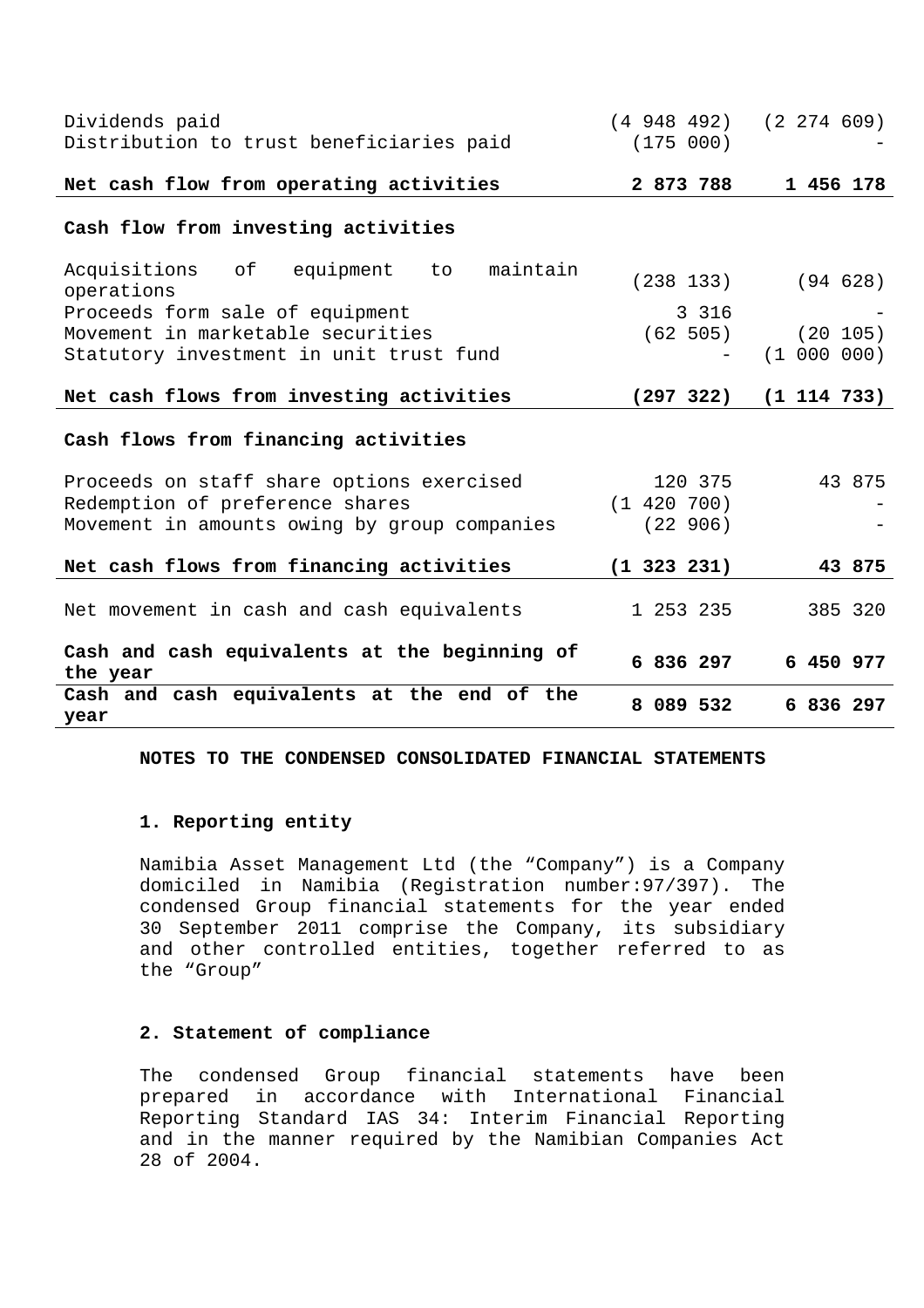The condensed Group financial statements were approved by the Board of Directors on 7 November 2011.

# **3. Significant accounting policies**

The accounting policies applied by the Group in these condensed Group financial statements are the same as those applied by the Group in its full Group financial statements as at and for the year ended 30 September 2010.

#### **4. Earnings per share**

Scheme)

|                                                                                              | Reviewed<br>30<br>2011 | Audited<br>30<br>September September<br>2010 | Change |
|----------------------------------------------------------------------------------------------|------------------------|----------------------------------------------|--------|
|                                                                                              | N\$                    | N\$                                          | နွ     |
| <b>EARNINGS</b>                                                                              |                        |                                              |        |
| Earnings per share is based on basic 4 774 295 5 704 669<br>earnings of:                     |                        |                                              | (16.3) |
| Headline earnings per share is based on  4 770 979  5 702 664<br>headline earnings of:       |                        |                                              | (16.3) |
| Reconciliation of earnings to headline<br>earnings                                           |                        |                                              |        |
| Profit attributable to ordinary 4 774 295 5 704 669<br>shareholders                          |                        |                                              | (16.3) |
| Profit on sale of equipment                                                                  |                        | $(3\;316)$ $(2\;005)$ $65.4$                 |        |
| <b>Headline earnings</b>                                                                     | 4 770 979              | 5 702 664                                    | (16.3) |
| OF<br><b>WEIGHTED</b><br><b>AVERAGE</b><br><b>NUMBER</b><br><b>ORDINARY</b><br><b>SHARES</b> |                        |                                              |        |
| Ordinary shares in issue                                                                     | 165 755<br>000         | 191 080<br>000                               |        |
| Diluted ordinary shares in issue*                                                            | 166 993<br>000         | 195 549<br>000                               |        |
|                                                                                              |                        |                                              |        |

| Reconciliation of statutory shares in        |                 |
|----------------------------------------------|-----------------|
| issue to diluted ordinary shares in<br>issue |                 |
| Statutory issued shares                      | 200 000 200 000 |
|                                              | 000<br>000      |
| Effect of own shares held (Namibia Asset     | (8920<br>6 245  |
| Management Executive Share Purchase          | 000)<br>000)    |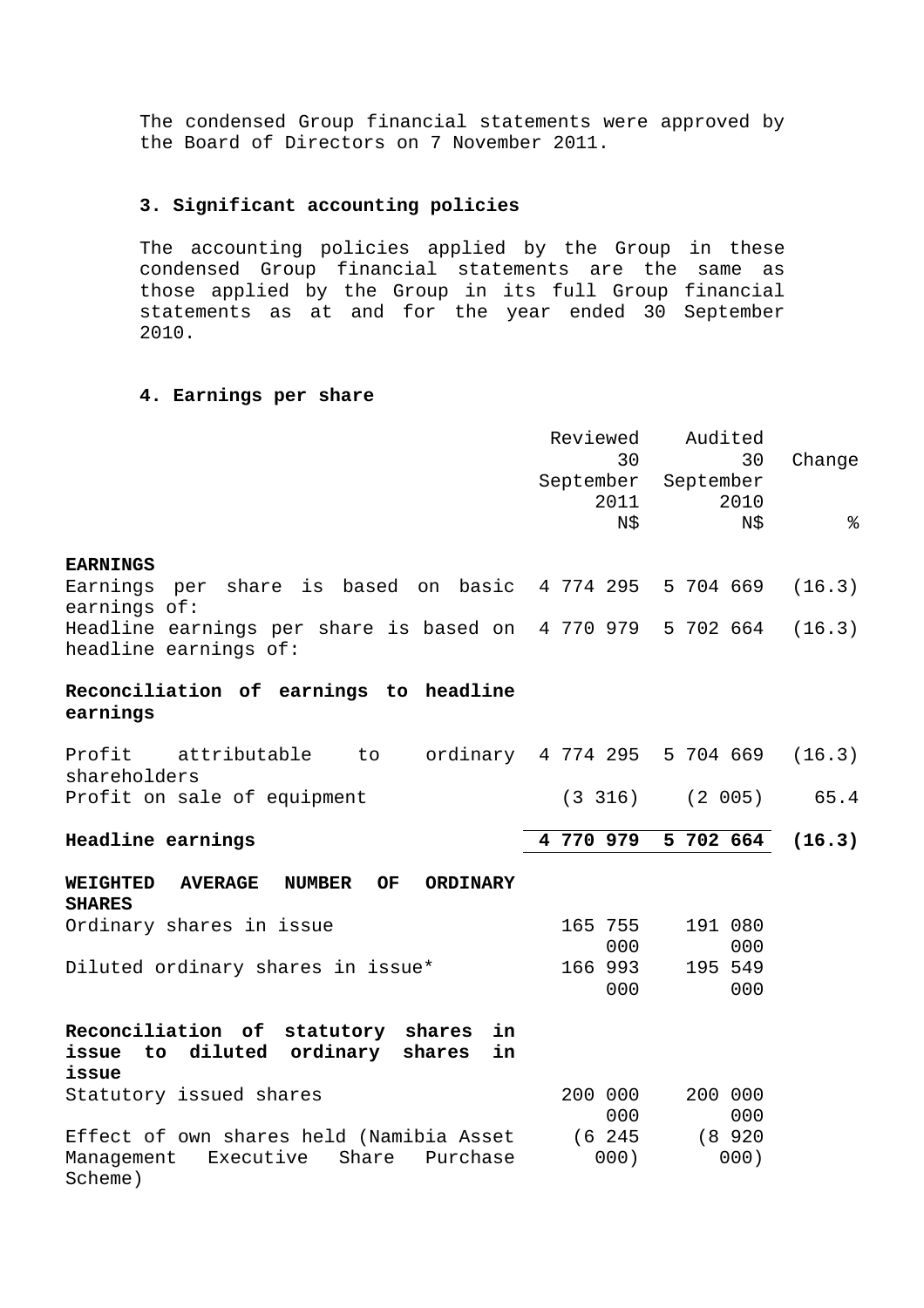| Effect of own shares held (Heike 39<br>Investments (Pty) Ltd                                                     | (28000)<br>000)      |                      |                         |
|------------------------------------------------------------------------------------------------------------------|----------------------|----------------------|-------------------------|
| Effect of share options exercised                                                                                | 1 238 000 4 469 000  |                      |                         |
| Diluted ordinary shares in issue                                                                                 | 166 993<br>000       | 195 549<br>000       |                         |
| Basic earnings per share in cents<br>Headline earnings per share in cents<br>Diluted earnings per share in cents | 2.88<br>2.88<br>2.86 | 2.99<br>2.98<br>2.92 | (3.7)<br>(3.4)<br>(2.1) |

\*Dilution of ordinary shares takes place if all staff exercise their options.

Diluted ordinary shares decreased from 195 549 000 to 166 993 000 during the year. This decrease results from the control that the Group gained over Heike 39 Investments (Pty) Ltd, which holds 28 000 000 shares in the Company (refer note 6).

### **5. Income tax**

The Group effective tax rate increased from 17.23% to 34.42%. In the prior financial year, the Company's subsidiary recognised a deferred tax asset that resulted in a credit to the Group Statement of Comprehensive Income. The deferred tax asset resulted from tax losses that had accumulated in the subsidiary to that date.

#### **6. Business Combination**

On 1 October 2010 the Group gained control of The Orban Street Trust and Heike 39 Investments (Pty) Ltd, both of which were established for the purpose of incentivising staff. Both entities were therefore consolidated from that date. The consolidation of the two entities results in a decrease in share capital and reserves of N\$1.7m and an immaterial impact on profit or loss. The Orban Street Trust owns 92.86% of the issued shares of Heike 39 Investments (Pty) Ltd, while Heike 39 Investments (Pty) Ltd owns 14% of the issued shares of the Company.

Identifiable assets acquired and liabilities assumed

|                             | N\$.            |
|-----------------------------|-----------------|
| Investments                 | 7 000 000       |
| Trade and other receivables | 5000            |
| Preference share capital    | $(1\;420\;700)$ |
| Loans and borrowings        | (31 958)        |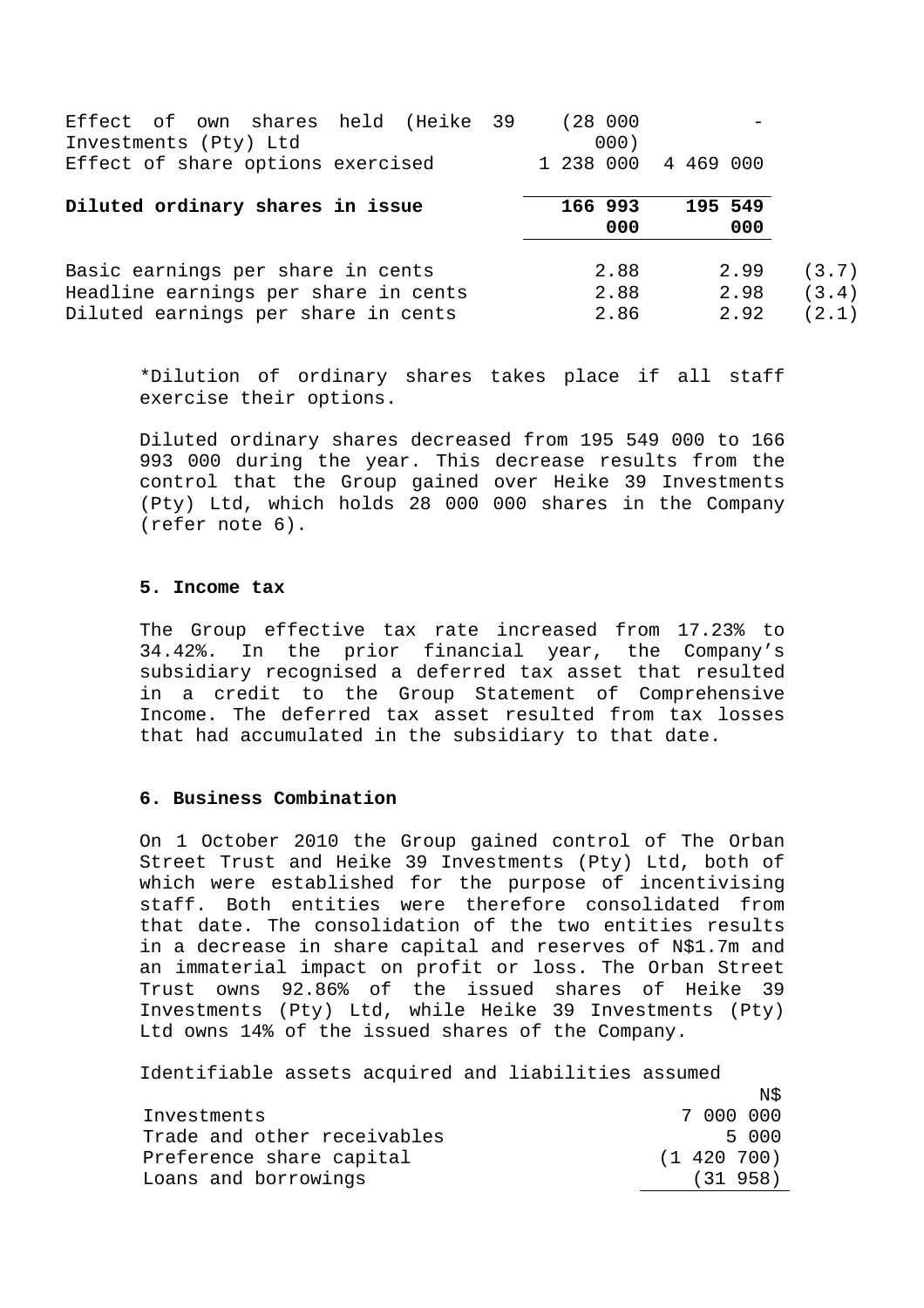# **Total Identifiable net assets 5 552 342**

Preference share capital was classified as non-derivative financial liabilities. The preference share capital was fully redeemed in the first half of the financial year.

No goodwill was recognised as a result of the business combination.

The carrying value of the receivables acquired approximates fair value. The gross contractual amounts receivable is N\$5 000 and all contractual cash flows are expected to be collected.

### **7. Restatement**

During prior years the Company's subsidiary recognised the balances of bank accounts in the names of the unit trust funds under cash and cash equivalents on the face of the Group Statement of Financial Position.

The corresponding liability that arose resulting from deposits made by investors before units are created and allocated was recognised under trade and other payables in the Group Statement of Financial Position.

During the current year management changed its assessment relating to the legal and constructive obligation that arises as a result of the monies deposited by investors. Bank balances that are not in the name of any companies in the Group are not assets of the Group and should therefore be recognised in the accounting records of the relevant unit trust funds.

The table below shows the impact of this change in the Group Statement of Financial Position:

> 30 September 2010

Decrease in cash and cash equivalents 763 863 Decrease in trade and other payable 763 863

The table below shows the impact of this change in the Group Statement of Cash Flows: